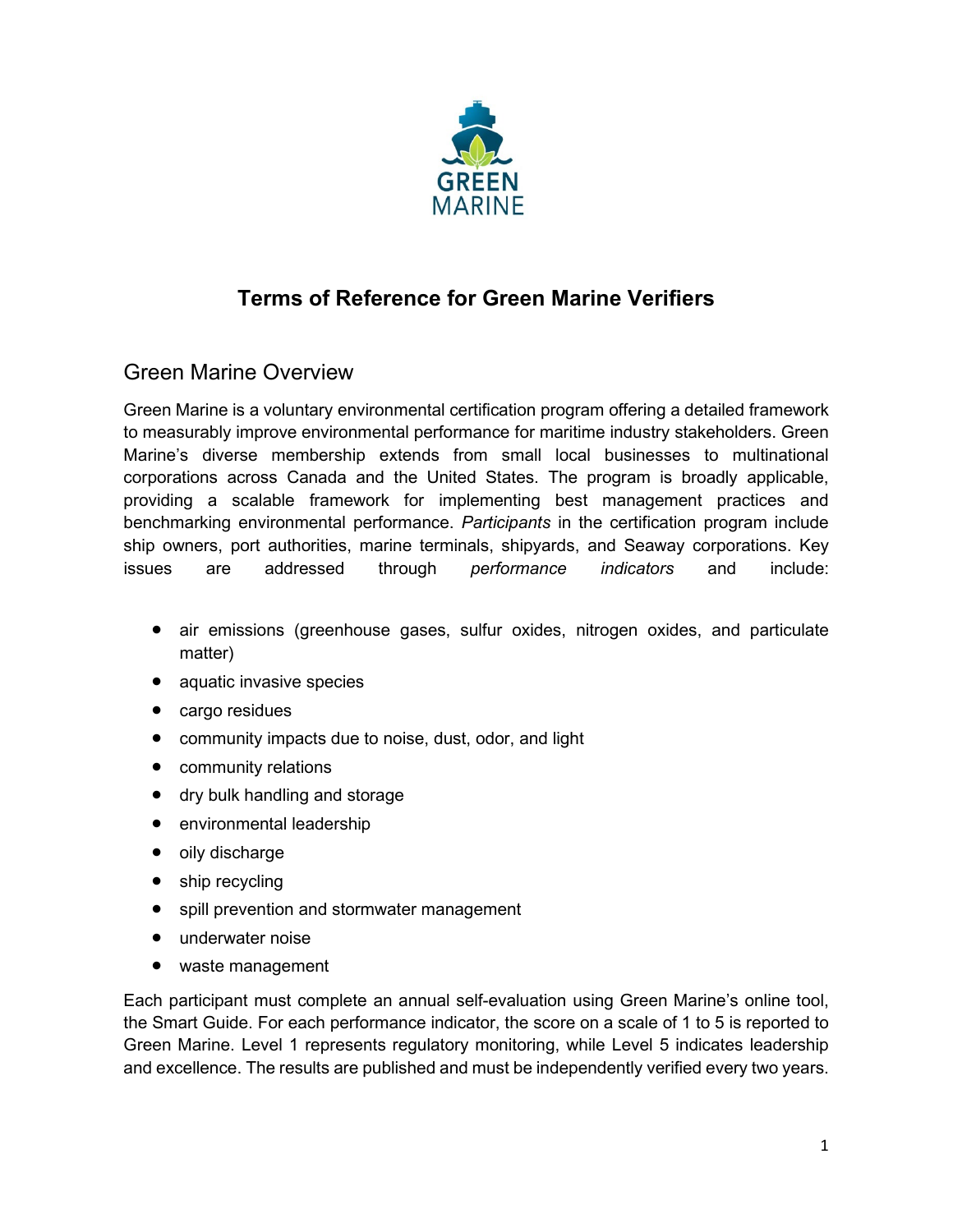# Verification Requirements

Obtaining and maintaining program certification requires each participant to submit their selfevaluation for third-party verification every two years. External verifications may only be conducted by Green Marine accredited verifiers. Participants must have their results verified by a Green Marine verifier within the first two years of joining the program to obtain their certification. The use of the Green Marine Certified logo is dependent upon the submission of verified results.

#### Verifier's Mandate

The mandate of Green Marine accredited verifiers is to evaluate the adequacy of the participant's justification for the levels reported to Green Marine via the Smart Guide. Specifically, verifiers must:

- Evaluate the relevance and quality of the participant's justification for each criterion marked as YES and N/A in their self-evaluation;
- If applicable, verify whether the participant has used appropriate methodologies and tools (such as those proposed by Green Marine in the annexes and/or other documents) to satisfy the program's requirements;
- Produce a verification report according to Green Marine's standards that describes, among other things, the verifier's observations, recommendations, and/or comments, as well as confirming the final performance levels reported as achieved for each applicable performance indicator.

Verifiers are not required to verify compliance with applicable environmental laws and regulations.

### Verifier-Participant Meeting

#### **The verification process will follow these steps:**

- 1. After completing and submitting their self-evaluation results using the Smart Guide, the participant must then indicate through the Smart Guide which verifier they hired. The selected verifier will then access the participant's completed Smart Guide to review justification and attached documentation. They may ask questions and request more information, where required.
- 2. The verifier is tasked to review all justification for all criteria claimed as fulfilled to achieve a level claimed. The review of justification will consist of:
	- i. Review all documentation;
	- ii. Validate methodologies for calculations (e.g., air emissions inventories);
	- iii. Validate Annex requirements were completed.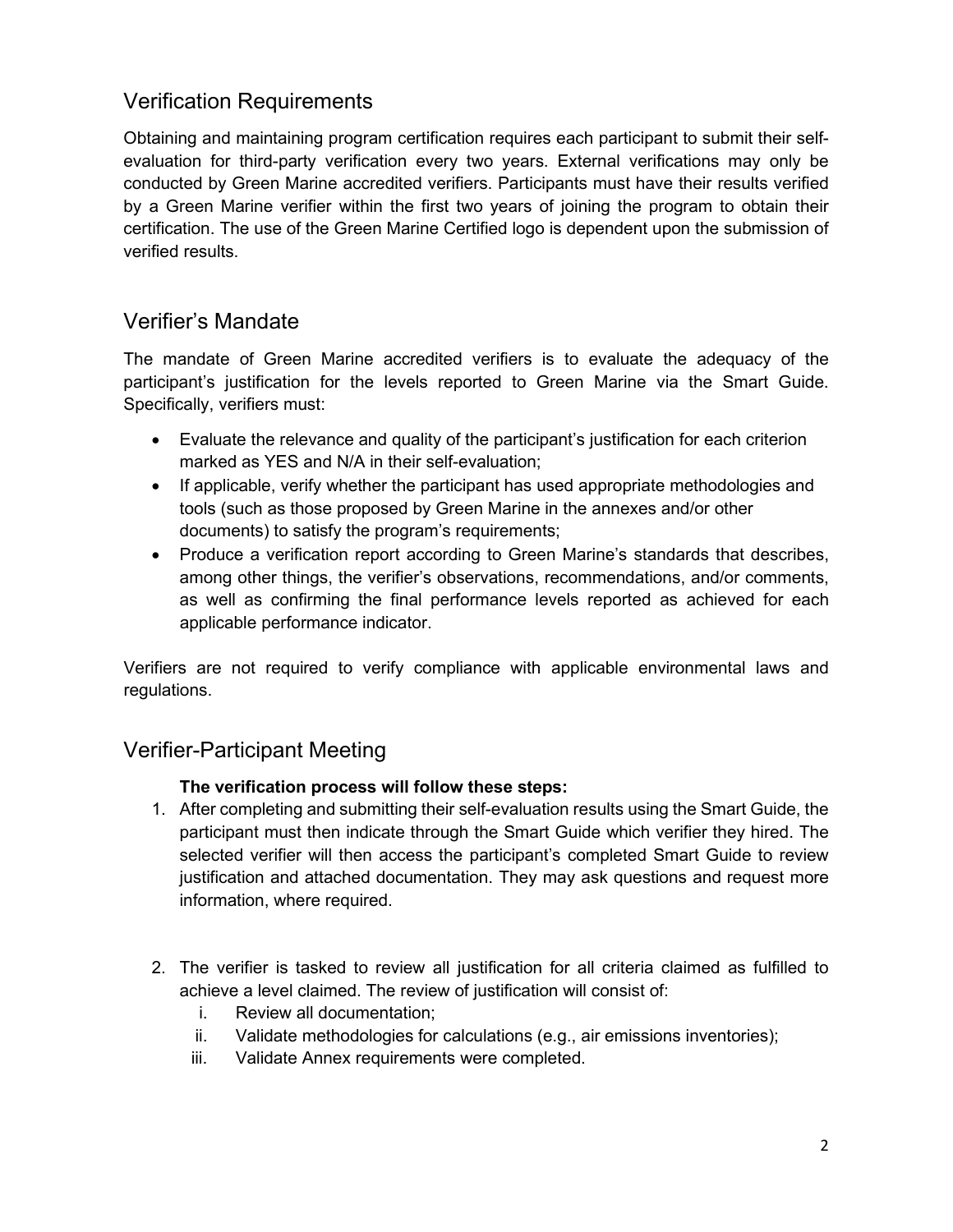- 3. A **face-to-face meeting** must take place between the participant and their verifier, **either in person or by video conference**, to review the self-evaluation results. During the face-to-face meeting, the participant will be asked to provide an overview of their activities and facilities, responsibility and authority for environmental management, and other related environmental management system certifications. The participant may ask questions or raise concerns at any time.
- 4. The verifier will **interview the relevant manager(s) and other staff members and may request a site tour to understand better** the justification submitted. For remote verifications, participants, at their discretion, are encouraged to give a live virtual site tour when feasible.
- 5. To complete the verification process, the verifier will provide the participant with a verbal report, followed by a **written report** of their findings and the participant's confirmed levels. Using the Smart Guide, the verifier will confirm the participant's verified results to Green Marine by the deadline for publication in the program's annual performance report.

### Verification Timeline and Verifier Rates

Verifications generally take place between February and mid-May. The verification process begins as soon as the participant submits their self-evaluation for the previous calendar year (January through December) to Green Marine. The self-evaluation submission deadline is March 15<sup>th</sup>.

Green Marine strives to have all results verified (as required every two years) by mid-May, in time for the publication of Green Marine's Annual Performance Report. Extensions to the verification deadline may be granted to participants by Green Marine under extenuating circumstances.

Participants must select an accredited verifier from the list on the [Green Marine Website](http://www.green-marine.org/certification/verifiers/) and are encouraged to contact multiple verifiers before choosing one. Green Marine follows an open-market approach allowing verifiers to set their own competitive rates. The participant is responsible for paying the verifier's mutually agreed-upon travel and accommodation expenses.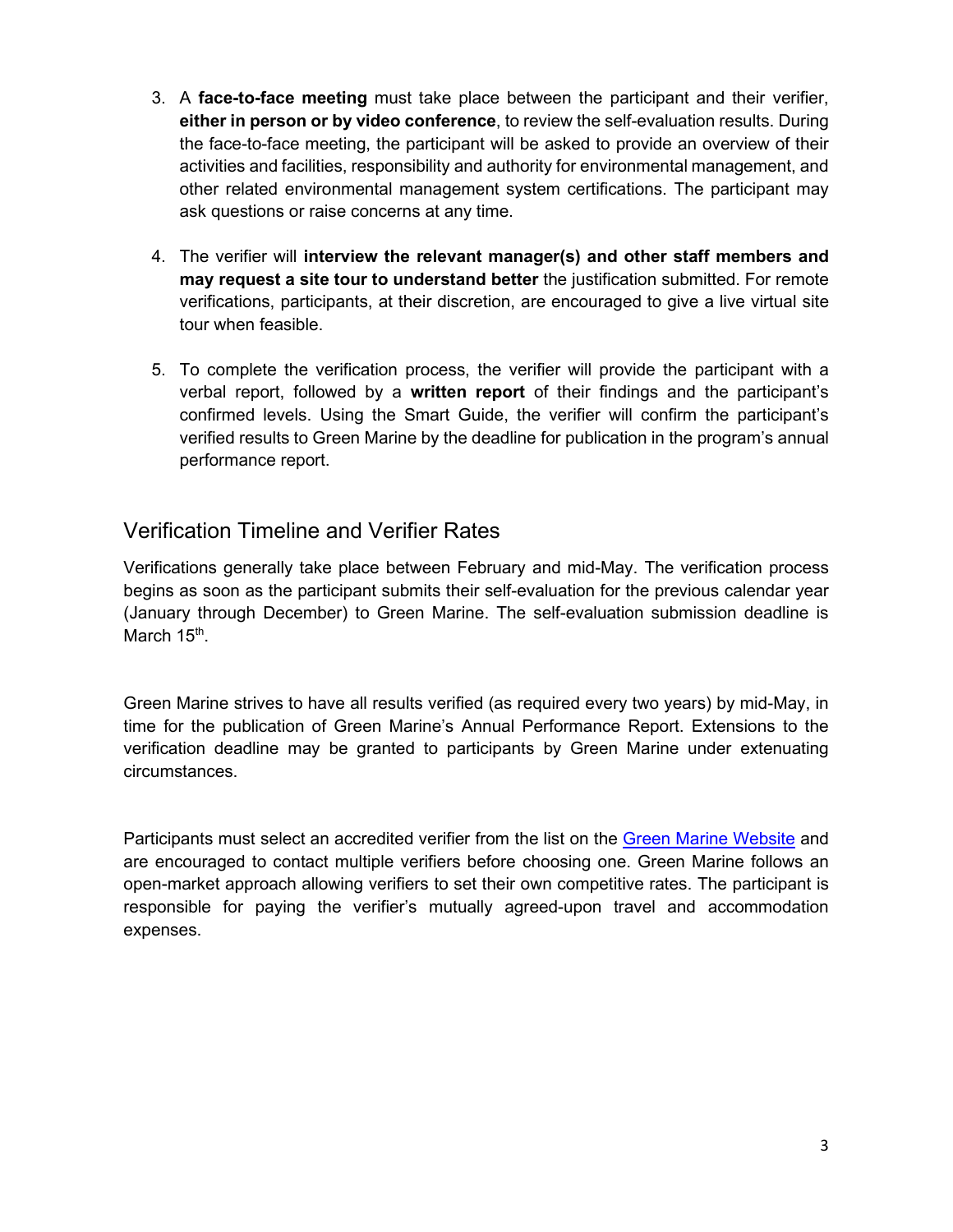# Accreditation - Qualifications and Competencies

Verifiers are selected by Green Marine for accreditation based on their experience and must meet the following minimum qualifications and competencies:

| <b>Experience</b>                                                                                                                             | <b>Qualifications</b>                                                                                               | <b>Competencies</b>                                                                                                                                                                                                                   |
|-----------------------------------------------------------------------------------------------------------------------------------------------|---------------------------------------------------------------------------------------------------------------------|---------------------------------------------------------------------------------------------------------------------------------------------------------------------------------------------------------------------------------------|
| <b>Verification &amp;</b><br>environmental<br>experience                                                                                      | Minimum: certified compliance or<br><b>Environmental Management</b><br>Systems (EMS) auditor<br>and                 | Apply appropriate auditing<br>principles, procedures, and<br>techniques to the planning and<br>execution of Green Marine<br>verifications such that they are<br>conducted in a consistent.<br>professional, and systematic<br>manner. |
|                                                                                                                                               | Minimum: 5 years of experience<br>conducting compliance, EMS, or<br>International Safety Management<br>(ISM) audits | Verify the accuracy, significance,<br>appropriateness<br>and<br>of<br>the<br>justification provided                                                                                                                                   |
|                                                                                                                                               | and                                                                                                                 |                                                                                                                                                                                                                                       |
|                                                                                                                                               | Minimum: experience conducting<br>at least three audits within the<br>past five years                               |                                                                                                                                                                                                                                       |
| <b>Marine</b><br>transportation<br>experience -<br>Shipping /<br><b>Terminal / Port /</b><br>Shipyard /<br><b>Seaway</b><br><b>Operations</b> | Minimum: 1 year of experience<br>within the marine transportation<br>industry                                       | Prior experience in the marine<br>industry is required                                                                                                                                                                                |
|                                                                                                                                               |                                                                                                                     | <b>Examples of relevant fields of</b><br>experience:                                                                                                                                                                                  |
|                                                                                                                                               |                                                                                                                     | Navigation, ship design, ocean<br>engineering, marine and port<br>maintenance and operations,<br>marine environmental<br>management and planning,<br>health and safety, inspection,<br>auditing, consulting, training, etc.           |

### Training Requirements

Initial training To obtain Green Marine verifier accreditation, candidates meeting the minimum experience requirements must participate in a training session by conference call and pass a written competency exam to ensure their understanding of the program's principles, requirements, and verification standards.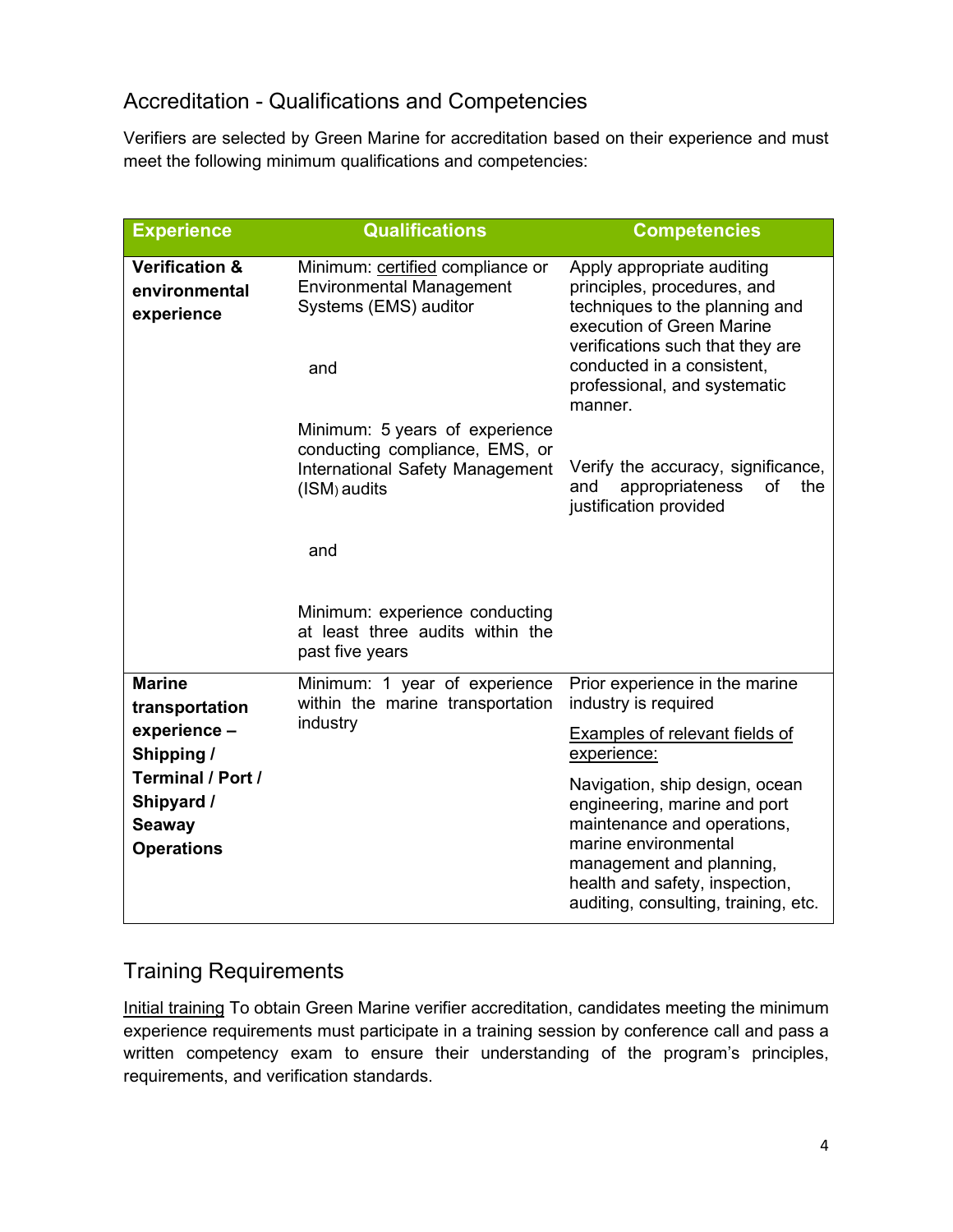#### Annual verifier accreditation session

All verifiers must participate in an annual verifier accreditation session held at the beginning of each year to maintain accreditation. This yearly mandatory session serves to refresh verifiers on the certification process and to review program updates

# Administration Fees

Accreditation is subject to the following Green Marine fee structure:

| Initial training                                          | <i>*CAD/USD \$300</i> |
|-----------------------------------------------------------|-----------------------|
| Non-refundable charge to new candidates prior to training |                       |
| Annual verifier accreditation session                     | *CAD/USD \$100        |
| Necessary to maintain accreditation                       |                       |

\*Currency depends on the primary address of the verifier

# Conflict of Interest Clause

Verifiers are not permitted to conduct verification for a participant if the verifier or any personnel employed by the same company as the verifier has done work for the participant related to the implementation of the Green Marine program during the previous two (2) years.

# Quality Control

Quality control is an essential component of the verification process and ensures that Green Marine verifiers are competent, consistent, and provide high-value verification services to participants.

The following External Verification Quality Control procedures are in place at Green Marine:

- 1) Annual verifier accreditation sessions: at the beginning of each year, verifiers must attend a mandatory update session by conference call to renew their accreditation. Agenda items on these calls include, but are not limited to:
	- o Reviewing program processes, including certification, self-evaluation, and verification;
	- o Reviewing recent program updates;
	- o Clarifying criteria interpretation;
	- o Reviewing verifier guidance documents, such as *Green Marine Verifier Terms of Reference* and *Guidelines for Verification Report Writing.*

#### 2) Spot checking verification reports:

Participants must have their verification report shared with Green Marine if requested by Green Marine and with appropriate confidentiality ensured. Green Marine will request